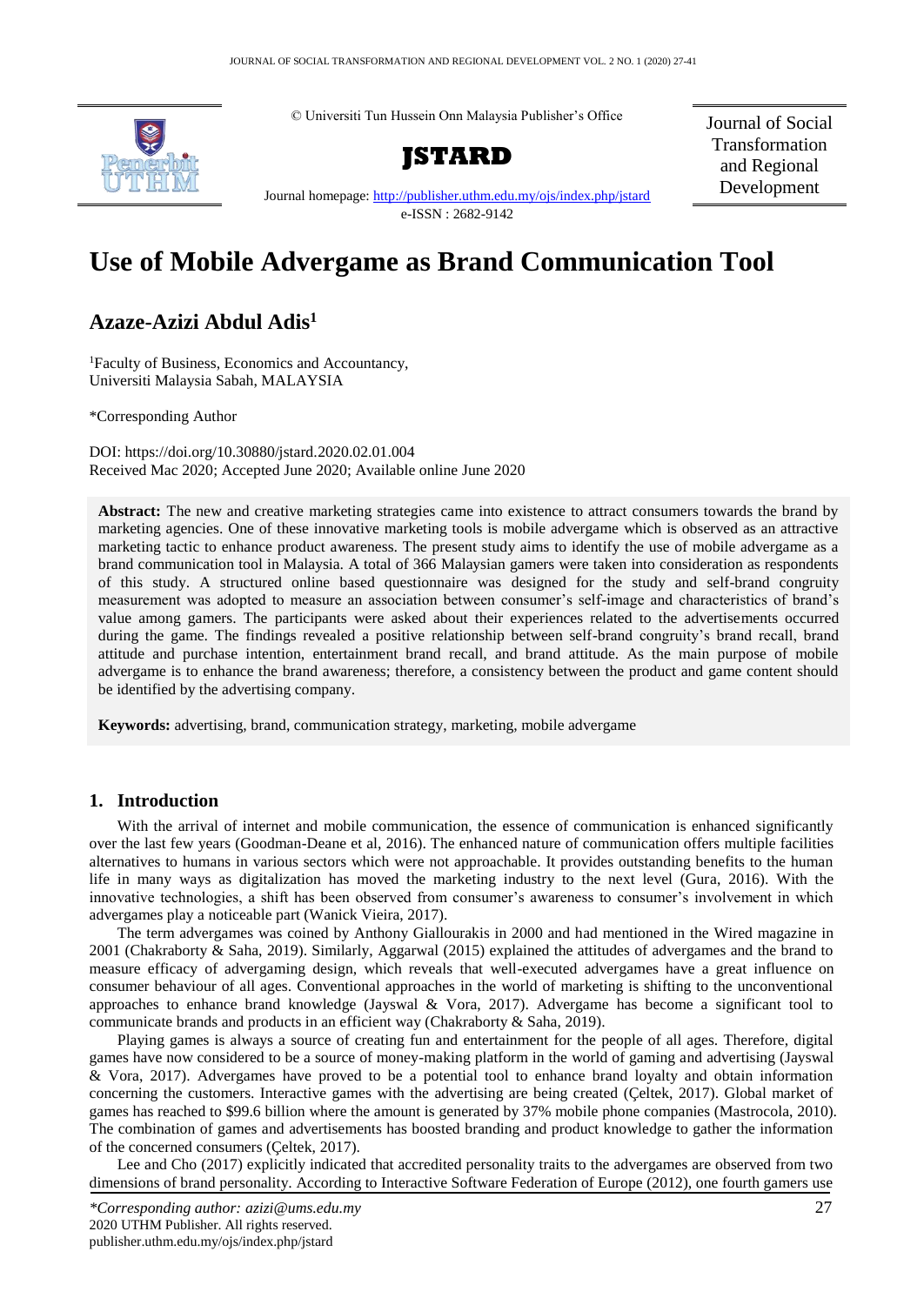mobiles to play games and 83% of gamers play online games using free applications or download sometimes. However, the response of consumers towards general advertising and phone advertising is unclear. It is hard to identify the attitudes and purchasing intentions of the consumer (Hashim & Zolkepli, 2014). On the other hand, customer satisfaction and brand attitude have a positive and significant attitude in Malaysia regarding gaming and advertisements on mobile phones (Yang, Asaad & Dwivedi, 2017).

The increasing level of interest in advergames identified that the marketers accept significant benefits of advergames as a secretive marketing strategy. The significance of this study highlights that most of the mobile advergames promote interesting, adventurous and exciting features. However, these characteristics emphasize towards the help provided in mobile advergames and its competitors. Developing mobile advergames with these characteristics can enhance the knowledge of advergame; however, the desired outcomes by mobile advergames cannot be ensured. In addition, perceptions of consumer's personality of advergames, which is also termed as advergame personality (AP) can serve as a tool to build a different identity to point out advertising. Moreover, applying the understanding based on the user's perceptions about the mobile advergames can improve the efficacy of advergames too. Therefore, the study aims to identify the use of Mobile Advergame as Brand Communication Tool in Malaysia.

## **2. Literature Review**

The growing interest of advertising agencies towards the advergames is increasing by the capability to involve teenagers and young adults (Peters & Leshner, 2013). Combining ads and games is remarkable strategy to boost branding, boost product awareness and collect detailed information concerning participants (Çeltek, 2017). Abdul Adis et al (2015) studied the brand attitude of the gamers on the advergames in terms of entertainment and self-brand congruity. Moreover, initiation of the relationship between entertainment and self-congruity by the role of brand attitude on the purchase intention is also evaluated in this study. The structural equation modelling (SEM) was used to carry out this study. However, the study revealed that the role of brand attitude has an impact on the self-congruity and entertainment on the purchase intention in the advergame.

Hashim (2014) proposed the conceptual framework for this study, which was derived by using the models created by Ducoffe (1996) and Mackenzie (1989) regarding the consumer's attitude towards Internet advertising. Based on the given models, informativeness, trust, antecedents of entertainment and irritation are being evaluated to identify the behavioural response on the consumer towards the acceptance of internet advertising and how that behavioural response influence the consumer's purchase intention. By having an explicit understanding of the effectiveness of the messages about mobile advertising on the purchase intention of the consumer, the marketing bodies can have better strategies for their mobile advertising, which will provide a clear evidence concerned with the objectified mobile content that will go with the mobile advertising medium.

Shan (2016) discussed the mobile advertising in terms of advancement, advantages and formats. Thus, the study revealed that, the evolution in the mobile advertising is known to be rapid, will become more user-friendly and will let interactivity to be happen. Moreover, the interactivity, customized characteristics and low cost lead the mobile advertising to the more favourable level than any other media. With the emergence of mobile advertising, the marketers will be able to do customization in their advertisement instead of time limitation and geographical to the consumers.

The cross-cultural behaviour of consumer and the effectiveness of the advergames were evaluated by the proposed framework in Wanick Vieira (2017). However, the framework was analysed and proved by the comparison between UK and Brazil in terms of design elements of advergames and the perceptions of consumers. With the emergence of this new advertising, the adverse effect of advergames in terms of children's health and eating habits has been examined. Folkvord (2018) evaluated the effects of the advergames on children regarding their bad eating habits. Five electronic databases (Web of Science, PsychInfo, Pubmed, JSTOR, and SCOPUS) were utilized for the relatable publication. The study resulted that these advergames have an adverse effect on the children's health. Additionally, public health policy action was supported by this meta-analysis that will reduce the exposure of unhealthy food among the children through this digital marketing.

With the context of mobile Advergame as brand communication tool, the current study identified some gaps that need to be fulfilled to have empirical evidence in the same context. However, the hurdles faced in mobile advertising and the adoption of the formats used in the mobile advertising in Malaysia will lead to have growth in the future (Shan 2016). Moreover, how the study will affect the perceptions and ides of the advertisers to influence people and their perceptions in Malaysia needs to be identified (Wanick Vieira, 2017). On the other hand, the advergames are not being used by the advertisers in Spain due to which the complexities emerged in creating the video games cannot be understood by the digital agencies. Hence, this lack of knowledge lead to the negative outcomes in creating advergames. This also serves as one of the major hurdles in the growth of this sector.

#### *The relationship between self-brand congruity, brand recall, brand attitude and purchase intention*

Self-brand congruity can be conceptualized as *the match between a brand's value-expressive attributes (e.g., product/ user images) and the consumer or user's image of self* (Sirgy, 1985). There were remarkable findings in discussing the relationship between self-congruity and purchase intention. For example, Sirgy (1985) found that ideal congruity and self-congruity significantly influence purchase motivation. A recent study by Taylor et al. (2011) on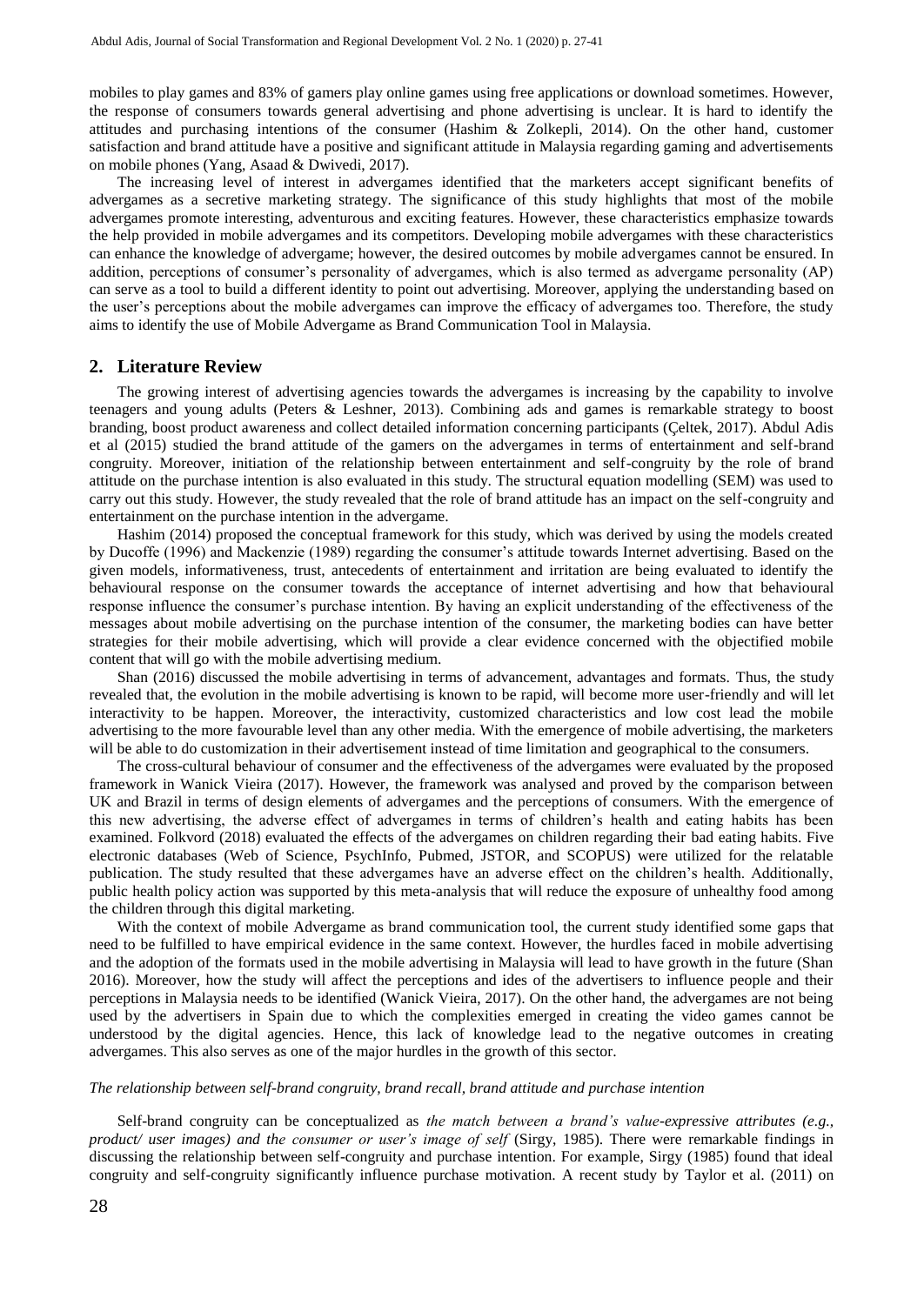Social Network Service advertisement showed that internal self-congruity was found as an important factor in facilitating greater attitudinal acceptance of advertisements designed to appear in the SNS context. They assumed that consumers frequently compare imagery that has been associated with a brand with images they hold about themselves. The greater the congruity, the more positive the consumer's attitude is toward the brand (Escalas & Bettman, 2005). In event sponsorship, that self-congruity with a sponsorship event has a positive influence on brand loyalty when customers are aware of the firm sponsoring the event and when it gets involved with the event (Sirgy et al., 2008). These findings showed the importance of self-congruity in determining brand attitude.

In this study, it would argue that self-brand congruity will influence the brand recall and brand attitude in advergames. When gamers see the brand appears in game has value-expressive attributes which match and congruent with their self-image, indirectly it will enhance gamer's brand recall and simultaneously enhance their attitude towards brand. Finally, the attitude towards purchase intention is also increase. Thus, in this study, it is hypothesized that:

H1a: Self-brand congruity positively influences brand recall in advergames.

H1b: Self-brand congruity positively influences brand attitude in advergames.

H1c: Self-brand congruity positively influences consumer purchase intention in advergames.

#### *The relationship between entertainment, brand recall, brand attitude and purchase intention*

In the current research, entertainment can be defined as an entertainment value included in the game in order to influence user's attention to stay longer and spend more time in playing game. This can be referred as fun and enjoy environment created in the game in order to enhance the game entertainment attributes. In purchase behavior, consumers not only purchase toys, but are also entertained while in the store. This will make consumers' purchasing experiences extend to complementary entertainment, which may keep them in the store longer and stimulate sales (Kim et al., 2007).

A study of SNS users' perceptions of SNS advertisements as being entertaining and positive would influence their attitudes toward advertising (Taylor et al., 2011). Perceived entertainment has been identified as a determinant influencing consumers' attitudes toward advertising in electronic commerce (Gao & Koufaris, 2006). This was supported with recent study by Martí-Parreňo et al. (2013) who noted that entertainment is the main driver of brand attitude in advergames. Thus, it is hypothesized that:

H2a: Entertainment positively influences brand recall in advergames.

H2b: Entertainment positively influences brand attitude in advergames.

H2c: Entertainment positively influences consumer purchase in advergames.

#### *The relationship between brand placement, brand recall, brand attitude and purchase intention*

People might experience different things and form different perceptions and attitudes. For example, in a research did for college students, as compared to their woman counterparts, men were found to be significantly more likely to play video games two or more hours a week and to indicate that video games playing interfered with sleeping and class preparation (Ogletree & Drake, 2007). In terms of brand placement and brand memory, Yang et al. (2006), in comparing college students' explicit and implicit memory for brand names, found that college students had low levels of explicit memory (recognition test) for brands, but showed implicit memory (word-fragment test) for the brand names placed in video games. This result leads to consumer intention to purchase the product after brand exposure.

This different from a study by Lee and Faber (2007) which explored the conditions under which product placement in an online game will get noticed and be remembered from a perspective of the limited-capacity model of attention. They suggested that the location of brand messages in the game (proximity), game involvement, and prior gameplaying experience interact to influence brand memory (Lee & Faber, 2007). In addition, the recognition superiority of the focal brands over the peripheral brands disappears when experienced players' involvement is high and the degree of congruity between the brand's product category and game content influences brand memory (Lee & Faber, 2007).

In advergames, the effect of brand placement towards in-game advertising was found to be inconsistent. Some supported brand placement in games could destroy the fantasy world of games (Nelson, 2002; Nelson et al., 2004) and those who are negative about product placement are also negative about other types of advertisement (Nelson et al., 2004). Contrasting views were discussed by Molesworth (2005) in which most of the respondents were positive about brand placement, partly because it added realism and helped to finance the game developers. This was supported by Ho (2006) who argued that respondents' attitude towards product placement in video games is more positive compared to placement in movies due to the fact video games are generally not as realistic as movies, and therefore the quality of the video games is therefore dependent on its level of realism. In addition, brand recall was reported to amount to 30% (Nelson, 2002), and through the arousal and valence experienced by the gamer, brand attitudes were found to be positively influenced (Grigorovici & Constantin, 2004). The strength of placing a brand in an advergame does influence the advertising effects in terms of brand recall and brand attitude (Cauberghe & Pelsmacker, 2010). Thus, it is hypothesized that:

H3a: Brand placement positively influences brand recall in advergames.

H3b: Brand placement positively influences brand attitude in advergames.

H3c: Brand placement positively influences consumer purchase intention in advergames.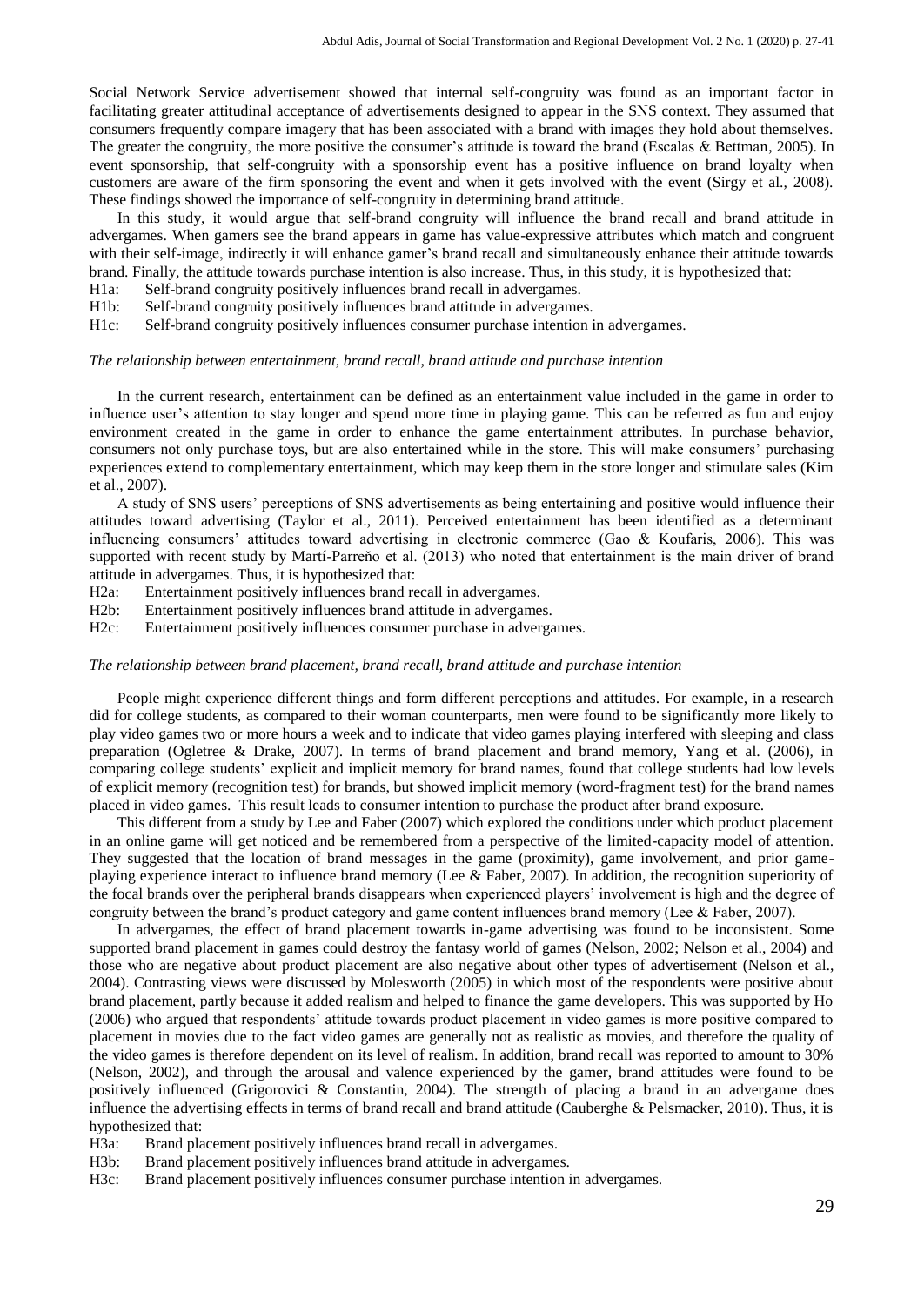#### *The relationship between character presence, brand recall, brand attitude and purchase intention*

The use of character or spokes-characters in influencing consumer behavior towards purchase intention has been specifically emphasized on certain particular consumer age group. For example, an experimental study by Lapierre et al. (2011) to investigate whether licensed media spokes-character on food packaging and nutrition cues affect young children's taste assessment of product showed that the use of popular characters on food products affects childen's subjective assessment of taste. Advertisements containing an animated spokes-charactersgenerate high levels of attention, character recognition and liking, and product recognition and liking (MacKenzi and Lutz, 1989). In online video games, there is a significant interaction effect between character presence and product type on both brand attitude and purchase intention (Choi and Lee, 2012).

The attractiveness of the characters in game can be measured by using an audiovisual in the game. The use of audiovisual message presentations can be highly pay attention and build recognition among young consumer (Neely  $\&$ Schumann, 2004). On the other hand, past study investigated on the impact of spokes-character features on brand attitude (Garretson & Niedrich, 2004) but the impact of the character presence on brand related cognition has not yet investigated. In this study, it is expected that character presence influence to increase brand recall of the gamers and ultimately would improve the attitude towards brand. Therefore, it is hypothesized that:

- H4a: Character presence positively influences brand recall in advergames.
- H4b: Character presence positively influences brand attitude in advergames.
- H4b: Character presence positively influences consumer purchase intention in advergames.

#### *The effect of brand recall on brand attitude and purchase intention and its role as mediator*

The impact of brand recall towards consumer attitude can be different according to the factors involved in the relationship. It was confirmed that highly congruent games lead to superior memory for the sponsoring brand in advergames (Gross, 2010). Lee and Faber (2007) in their study on on-line games found that the degree of congruity between the product category of the brand and game content influences brand memory in which highly incongruent brands are better recalled than either moderately incongruent brands or highly congruent brands. Besides that, when physiological arousal increased, cognitive performance (i.e. memory scores) also increased (Jeong & Biocca, 2012). Chi et al. (2009) suggests that brand recall and brand awareness were positively related to purchase intention. This indicates that brand is an important factor that determines the consumer's purchase decision in the consumer buying behavior process. This was supported by Mackay et al. (2009) which suggested that brand attitude can be increased and brand recall can be improved for consumer who had preexisting attitudes towards the brand. In this study, brand recall also was suggested as a mediating factor to influence the relationship between self-brand congruity, entertainment, brand placement acceptance and character presence on purchase intention. With the increasing of brand recall of certain brands appeared in games, it is also expected to influence positively user's self-brand congruity, entertainment factors, brand placement acceptance and character presence on purchase intention. Thus, it is hypothesized that:

- H5: Brand recall positively influences purchase intention in advergames.
- H7: Brand recall positively influences brand attitude in advergames.
- H8: Brand recall mediates the relationship between (a) self-brand congruity, (b) entertainment, (c) brand placement acceptance, (d) character presence and purchase intention in advergames.

#### *The effect of brand attitude on purchase intention and its role as mediator*

While researchers found a weak relation between attitudes towards advertising and purchase behavior (Nelson et al., 2004), favorable attitudes towards advertising had a positive effect on the individuals' consumption behavior (Ing  $\&$ Azizi, 2009). Researchers also claimed that attitudes towards advertising in general influenced attitudes towards advertising in games. In advergames, the change in brand attitude attributable to game enjoyment is stronger for product-relevant advergames than for product-irrelevant ones (Wise et al., 2008).

Studies have suggested that brand attitude has a positive impact on the purchasing intention of customers (Shah et al., 2012). Furthermore, brand attitude is seen as reflecting an interaction between a potential consumer's involvement with the purchase decision and the underlying motivation to purchase (Percy & Rossiter, 1992). This supports this study prediction that brand attitude may affect consumer behavior during game playing.

A recent study on the impact of event marketing on brand equity by Zarantonello and Schmitt (2012) found that brand attitudes mediate the relationship between events and brand equity only for certain types of events. Since those studies have not given emphasis to advergames, the current study attempts to fill this gap. Thus, it is hypothesized that:

- H6: Brand attitude positively influences purchase intention in advergames.
- H9: Brand attitude mediates the relationship between (a) self-brand congruity, (b) entertainment, (c) brand placement, (d) character presence and purchase intention in advergames.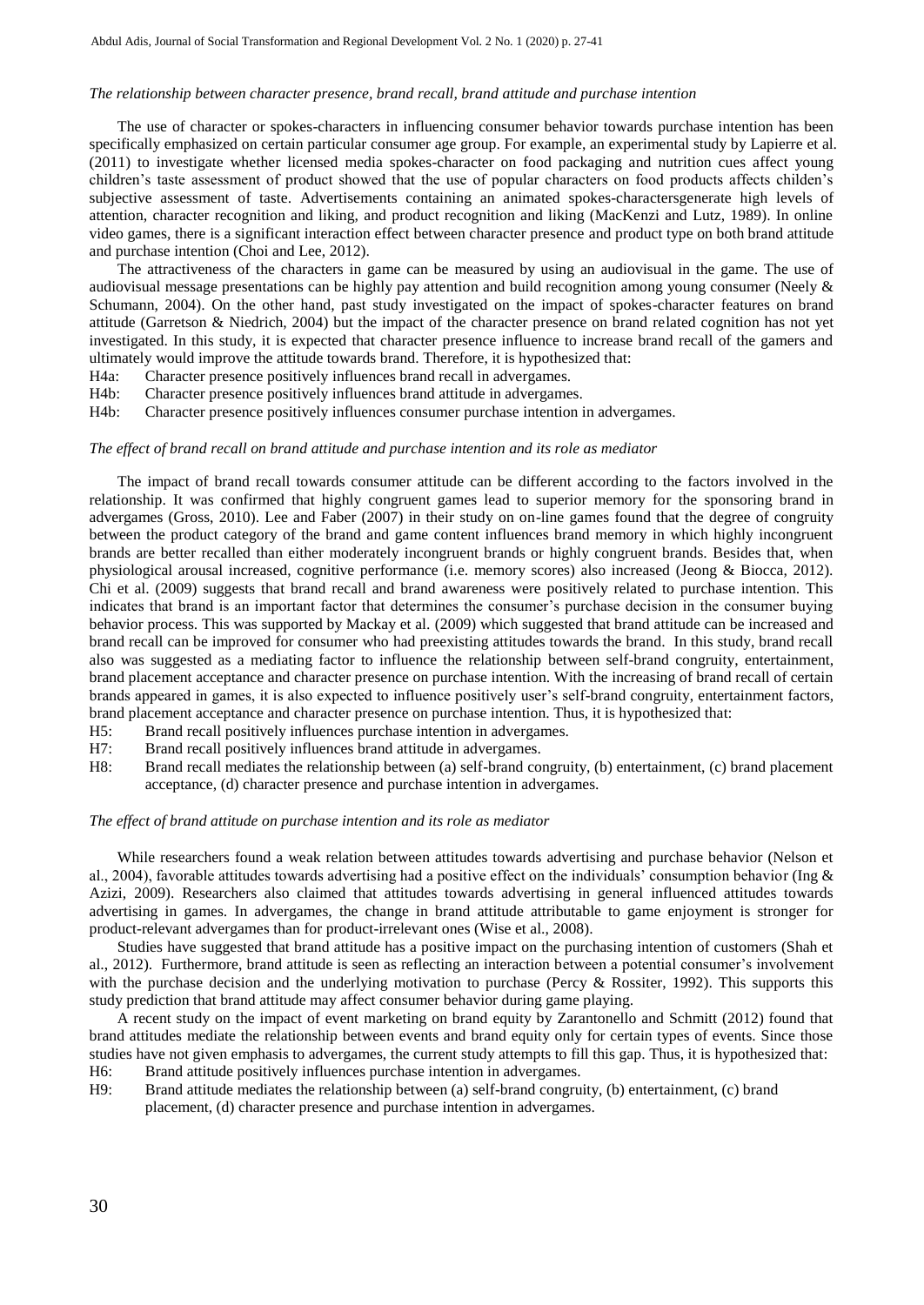## **3. Research Methods**

The study was conducted through the online survey from gamers in Malaysia. The participants were asked whether they play video games and SNS games on mobile phones. A total number of 366 participants were contacted through email and Facebook and asked them to participate in the study. For this study, a structured online based questionnaire was designed. The participants were asked about their experiences related to the advertisements appear during the game. However, to check the participants' memory, they were asked to recall the efficacy of the brands appeared while they were playing the games. This approach seems to be natural to identify the brand notice by respondents and advertising effectiveness rather than artificial testing and experimental controls.

Self- brand congruity measurement was adopted to measure the link between consumer's self-image and characteristics related to brand's value among the gamers. Another measurement was adapted to identify the attractiveness, entertainment, enjoy ability and exciting to mobile advergames. It also measures the level of consumer's knowledge and about the brand and its existence in games and their concepts that appear in the games. The brand awareness measurement was adopted from Morton and Friedman (2002), which was used to measure the gamer's preferences about the product and recalling the brand. Brand attitude items were adopted from Batra and Stayman (1990), which was used to measure the attitude of consumer towards the brands appearing during the games. Ultimately, an approach towards purchase intention was adopted from Morton and Friedman (2002), which was used to measure consumer's intentions to purchase the product appeared during the games. All these measurements were measured using the 5-point Likert scale. The questionnaire was designed in two languages English and Bahasa as the study was conducted in Malaysia. Pearson correlation and structural equation modelling has been used in the study to analyse the data collected through Statistical Package for Social Sciences (SPSS).

## **4. Results and Discussion**

An online survey was conducted with a total number of 366 participants. Table 1 has the demographic details of these participants who spent time by playing games, preferred game, the mode preferred for the game and the type of game played.

| Table 1 - Demographic details |                        |     |  |  |  |  |
|-------------------------------|------------------------|-----|--|--|--|--|
|                               | $N = 366$              |     |  |  |  |  |
| Gender                        | Male                   | 177 |  |  |  |  |
|                               | Female                 | 189 |  |  |  |  |
| Age                           | $19-20$ years          | 47  |  |  |  |  |
|                               | $21-25$ years          | 171 |  |  |  |  |
|                               | $26-30$ years          | 95  |  |  |  |  |
|                               | $>30$ years            | 53  |  |  |  |  |
| Time spend                    | $<$ 1 hour             | 16  |  |  |  |  |
| (hours in a week)             | 1-8 hours              | 271 |  |  |  |  |
|                               | $>8$ hours             | 79  |  |  |  |  |
| Game mode                     | Single player          | 265 |  |  |  |  |
|                               | Multiple player        | 101 |  |  |  |  |
| Preferred game                | Free game              | 349 |  |  |  |  |
|                               | Paid game              | 17  |  |  |  |  |
| Type of game                  | Video game             | 121 |  |  |  |  |
|                               | Mobile game            | 134 |  |  |  |  |
|                               | SNS game<br>(Facebook, | 111 |  |  |  |  |
|                               | twitter)               |     |  |  |  |  |

To measure the reliability of the study's questionnaire, Cronbach's alpha was used for the analysis. The Cronbach's alpha value for the self-brand congruity was (0.855), brand placement was (0.623) i.e. positive and (0.830) i.e. negative, brand attitude was (0.873), entertainment was (0.936), presence of the character was (0.890), re-calling of brand was (0.864) and purchase intention was (0.945) (Table 2). Due to the Cronbach's alpha analysis the constructs are considered to have the credibility. The Cronbach alpha is found to be higher than 0.7 in this study.

| Table 2 - Reliability analysis of variables |                                  |       |                    |                  |  |  |  |
|---------------------------------------------|----------------------------------|-------|--------------------|------------------|--|--|--|
| <b>Variables</b>                            | Cronbach's alpha<br>No. of items |       | No. of items after | Cronbach's alpha |  |  |  |
|                                             |                                  | value | factor analysis    | value            |  |  |  |
| Self-brand                                  |                                  | 0.855 |                    | 0.855            |  |  |  |
| congruity                                   |                                  |       |                    |                  |  |  |  |
| <b>Entertainment</b>                        | 6                                | 0.948 | 6                  | 0.948            |  |  |  |
| <b>Brand Placement</b>                      | 10                               | 0.673 | 2 (positive)       | 0.623            |  |  |  |
|                                             |                                  |       | 3 (negative)       | 0.830            |  |  |  |
| <b>Character presence</b>                   |                                  | 0.890 |                    | 0.890            |  |  |  |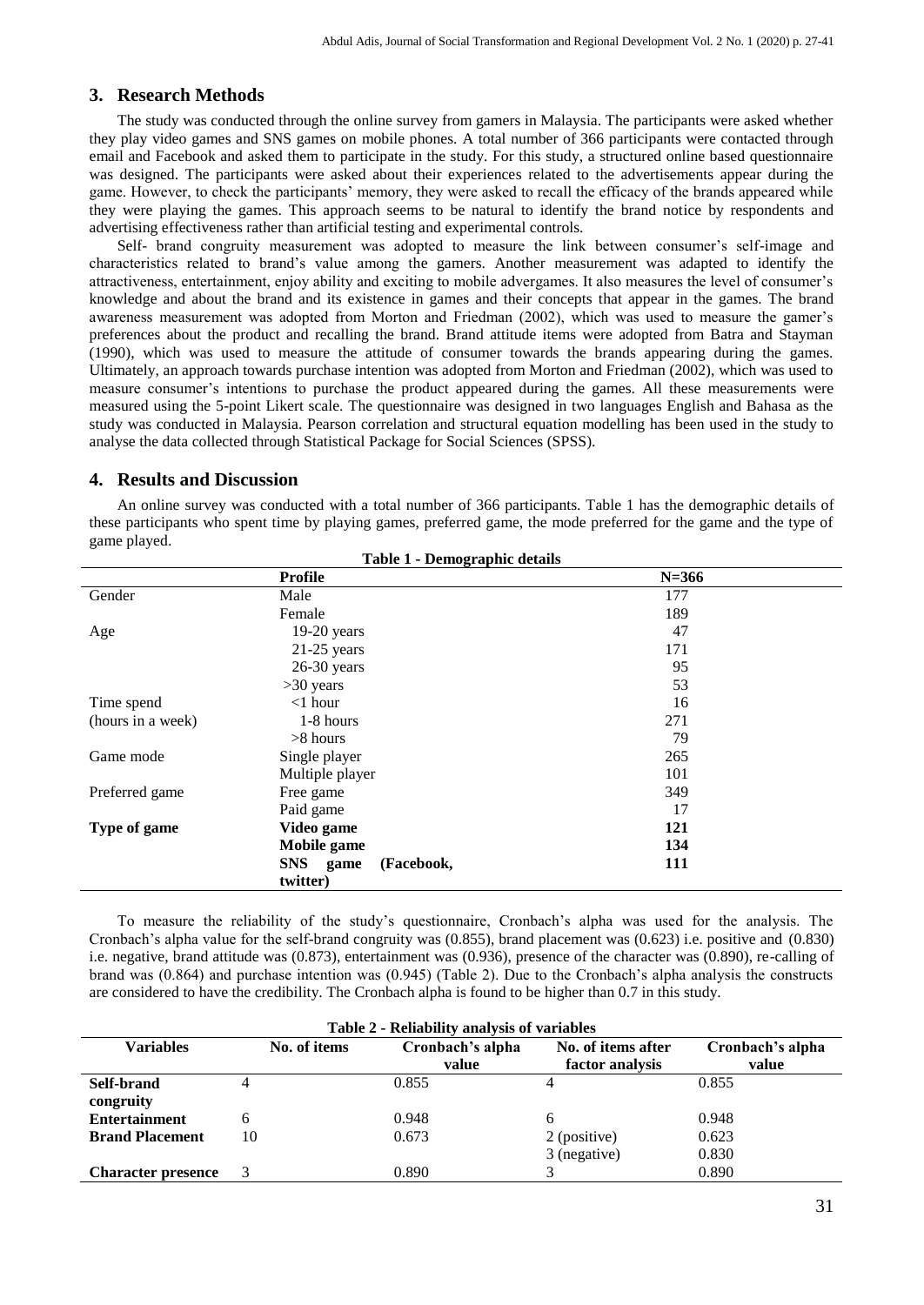| <b>Brand recall</b>       | 1.864 | 0.864 |
|---------------------------|-------|-------|
| <b>Brand attitude</b>     | 0.873 | 0.873 |
| <b>Purchase intention</b> | 0.835 | 0.945 |

The correlation analysis between the independent variables of self-congruity, character presence, entertainment, brand placement and the mediating variables of brand attitude and brand recall and the dependent variable of purchase intention was shown in Table 3. From the findings, all the variables were associated with the purchase intention with a significant level of 0.10. **Table 3 - Correlation analysis**

| Table 3 - Correlation analysis |              |           |                             |           |              |   |             |              |                  |   |                  |                |
|--------------------------------|--------------|-----------|-----------------------------|-----------|--------------|---|-------------|--------------|------------------|---|------------------|----------------|
|                                |              |           | M                           | <b>SD</b> |              | 1 | $\mathbf 2$ | $\mathbf{3}$ | $\boldsymbol{4}$ | 5 | $\boldsymbol{6}$ | $\overline{7}$ |
|                                |              |           | 2.88                        | 0.767     | $\mathbf{1}$ |   |             |              |                  |   |                  |                |
|                                | Standardized | Average   | $rac{25}{\text{Composite}}$ | 40        |              |   |             |              |                  |   |                  |                |
| Factor/Items                   | Factor       | Variance  | Reliability                 |           |              |   |             |              |                  |   |                  |                |
|                                | Loading      | Extracted |                             |           |              |   |             |              |                  |   |                  |                |
| Self-brand                     |              |           |                             |           |              |   |             |              |                  |   |                  |                |
| congruity                      | .865         | 0.776     | 0.873                       |           |              |   |             |              |                  |   |                  |                |
| SBC3: The                      |              |           |                             |           |              |   |             |              |                  |   |                  |                |
| brands                         |              |           |                             |           |              |   |             |              |                  |   |                  |                |
| advertised                     | .873         |           |                             |           |              |   |             |              |                  |   |                  |                |
| through games                  |              |           |                             |           |              |   |             |              |                  |   |                  |                |
| reflect who I                  |              |           |                             |           |              |   |             |              |                  |   |                  |                |
| am.                            |              |           |                             |           |              |   |             |              |                  |   |                  |                |
| SBC4: The                      |              |           |                             |           |              |   |             |              |                  |   |                  |                |
| typical                        |              |           |                             |           |              |   |             |              |                  |   |                  |                |
| customers of                   |              |           |                             |           |              |   |             |              |                  |   |                  |                |
| brands                         |              |           |                             |           |              |   |             |              |                  |   |                  |                |
| advertised                     |              |           |                             |           |              |   |             |              |                  |   |                  |                |
| through games                  |              |           |                             |           |              |   |             |              |                  |   |                  |                |
| are very much                  |              |           |                             |           |              |   |             |              |                  |   |                  |                |
| like me                        |              |           |                             |           |              |   |             |              |                  |   |                  |                |
| <b>Entertainment</b>           |              |           |                             |           |              |   |             |              |                  |   |                  |                |
| ENT5: The                      | .811         | 0.660     | 0.793                       |           |              |   |             |              |                  |   |                  |                |
| brand you saw                  |              |           |                             |           |              |   |             |              |                  |   |                  |                |
| in game is                     | .746         |           |                             |           |              |   |             |              |                  |   |                  |                |
| pleasing.                      |              |           |                             |           |              |   |             |              |                  |   |                  |                |
| ENT6: The                      |              |           |                             |           |              |   |             |              |                  |   |                  |                |
| brand you saw                  |              |           |                             |           |              |   |             |              |                  |   |                  |                |
| in game is                     |              |           |                             |           |              |   |             |              |                  |   |                  |                |
| exciting                       |              |           |                             |           |              |   |             |              |                  |   |                  |                |
| <b>Brand</b>                   |              |           |                             |           |              |   |             |              |                  |   |                  |                |
| placement                      | $-.804$      | 0.777     | 0.875                       |           |              |   |             |              |                  |   |                  |                |
| BPA9: Brand                    |              |           |                             |           |              |   |             |              |                  |   |                  |                |
| placement in                   |              |           |                             |           |              |   |             |              |                  |   |                  |                |
| games is an                    | $-.842$      |           |                             |           |              |   |             |              |                  |   |                  |                |
| unethical form                 |              |           |                             |           |              |   |             |              |                  |   |                  |                |
| of advertising                 |              |           |                             |           |              |   |             |              |                  |   |                  |                |
| BPA10: I feel                  |              |           |                             |           |              |   |             |              |                  |   |                  |                |
| the brand                      |              |           |                             |           |              |   |             |              |                  |   |                  |                |
| placement                      |              |           |                             |           |              |   |             |              |                  |   |                  |                |
| strategy should                |              |           |                             |           |              |   |             |              |                  |   |                  |                |
| be restricted                  |              |           |                             |           |              |   |             |              |                  |   |                  |                |
| <b>Character</b>               |              |           |                             |           |              |   |             |              |                  |   |                  |                |
| presence                       | .769         | 0.729     | 0.890                       |           |              |   |             |              |                  |   |                  |                |
| CP1: The                       |              |           |                             |           |              |   |             |              |                  |   |                  |                |
| characters                     | .802         |           |                             |           |              |   |             |              |                  |   |                  |                |
| appear in                      |              |           |                             |           |              |   |             |              |                  |   |                  |                |
| games attracted                | .808         |           |                             |           |              |   |             |              |                  |   |                  |                |
| me to play<br>CP2: Most of     |              |           |                             |           |              |   |             |              |                  |   |                  |                |
| characters in                  |              |           |                             |           |              |   |             |              |                  |   |                  |                |
| games are very                 |              |           |                             |           |              |   |             |              |                  |   |                  |                |
|                                |              |           |                             |           |              |   |             |              |                  |   |                  |                |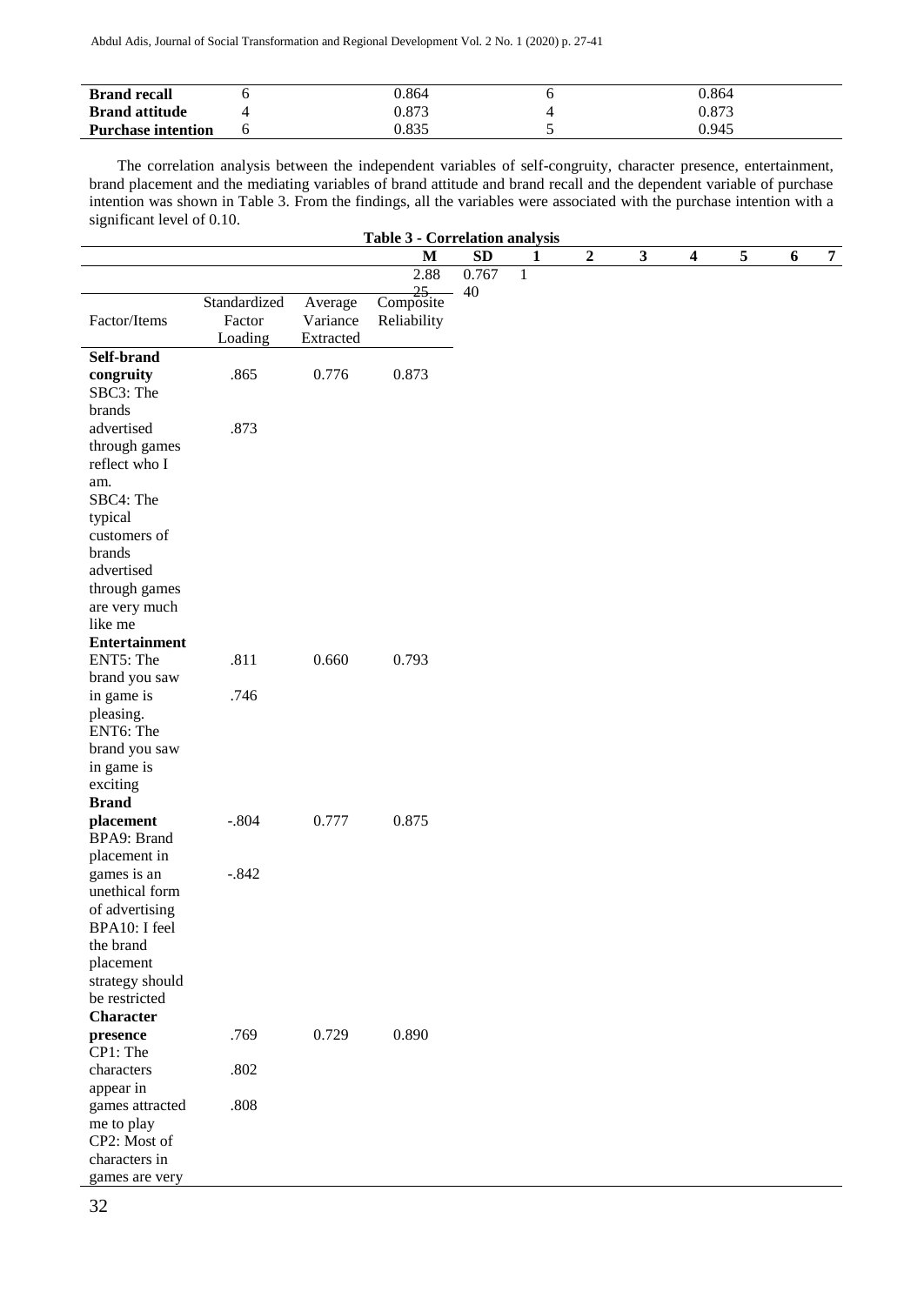| attractive                                   |      |       |                |           |             |               |                 |              |               |              |            |
|----------------------------------------------|------|-------|----------------|-----------|-------------|---------------|-----------------|--------------|---------------|--------------|------------|
| CP3: The                                     |      |       |                |           |             |               |                 |              |               |              |            |
| present of the                               |      |       |                |           |             |               |                 |              |               |              |            |
| characters in                                |      |       |                |           |             |               |                 |              |               |              |            |
| game make my                                 |      |       |                |           |             |               |                 |              |               |              |            |
| gameplay more                                |      |       |                |           |             |               |                 |              |               |              |            |
| enjoyable                                    |      |       |                |           |             |               |                 |              |               |              |            |
| <b>Brand recall</b>                          |      |       |                |           |             |               |                 |              |               |              |            |
| RE2: I can                                   | .689 | 0.701 | 0.             |           |             |               |                 |              |               |              |            |
| remember                                     |      |       |                |           |             |               |                 |              |               |              |            |
| where the                                    |      |       |                |           |             |               |                 |              |               |              |            |
| product scene                                | .829 |       |                |           |             |               |                 |              |               |              |            |
| located in the                               |      |       |                |           |             |               |                 |              |               |              |            |
| games                                        |      |       |                |           |             |               |                 |              |               |              |            |
| RE4: I can                                   |      |       |                |           |             |               |                 |              |               |              |            |
| remember the                                 |      |       |                |           |             |               |                 |              |               |              |            |
| product/brand                                |      |       |                |           |             |               |                 |              |               |              |            |
| placement(s) a<br>few weeks                  |      |       |                |           |             |               |                 |              |               |              |            |
| after I have                                 |      |       |                |           |             |               |                 |              |               |              |            |
| seen the                                     |      |       |                |           |             |               |                 |              |               |              |            |
| placements                                   |      |       |                |           |             |               |                 |              |               |              |            |
| <b>Brand</b>                                 |      |       |                |           |             |               |                 |              |               |              |            |
| attitude                                     | .808 | 0.654 | 0.             |           |             |               |                 |              |               |              |            |
| ATT2: The                                    |      |       |                |           |             |               |                 |              |               |              |            |
| brand you saw                                |      |       |                |           |             |               |                 |              |               |              |            |
| in the game is                               | .732 |       |                |           |             |               |                 |              |               |              |            |
| lovable/not                                  |      |       |                |           |             |               |                 |              |               |              |            |
| lovable.                                     |      |       |                |           |             |               |                 |              |               |              |            |
| ATT3: The                                    |      |       |                |           |             |               |                 |              |               |              |            |
| brand you saw                                |      |       |                |           |             |               |                 |              |               |              |            |
| in the game is<br>desired/not                |      |       |                |           |             |               |                 |              |               |              |            |
| desired.                                     |      |       |                |           |             |               |                 |              |               |              |            |
| <b>Purchase</b>                              |      |       |                |           |             |               |                 |              |               |              |            |
| intention                                    | .856 | 0.866 | $\mathbf{0}$ . |           |             |               |                 |              |               |              |            |
| PI3: I started                               |      |       |                |           |             |               |                 |              |               |              |            |
| using brands                                 | .845 |       |                |           |             |               |                 |              |               |              |            |
| after seeing                                 |      |       |                |           |             |               |                 |              |               |              |            |
| them in games.                               |      |       |                |           |             |               |                 |              |               |              |            |
| PI5: I buy                                   |      |       |                |           |             |               |                 |              |               |              |            |
| brand when I                                 |      |       |                |           |             |               |                 |              |               |              |            |
| see characters                               |      |       |                |           |             |               |                 |              |               |              |            |
| have been                                    |      |       |                |           |             |               |                 |              |               |              |            |
| using in games.                              |      |       |                |           |             |               |                 |              |               |              |            |
| Self-brand congruity<br><b>Entertainment</b> |      |       |                | 3.71      | 0.849       | .283          | $\mathbf{1}$    |              |               |              |            |
|                                              |      |       |                | 17        | 94          | $**$          |                 |              |               |              |            |
| <b>Brand placement</b>                       |      |       |                | 3.37      | 0.671       | .320          | 0.620           | $\mathbf{1}$ |               |              |            |
|                                              |      |       |                | 24        | 28          | **            | $***$           |              |               |              |            |
| <b>Character presence</b>                    |      |       |                | 4.08      | 0.628       | .203          | $.551*$         | .359         | $\mathbf{1}$  |              |            |
|                                              |      |       |                | 83        | 91          | **            | $\ast$          | **           |               |              |            |
| <b>Brand recall</b>                          |      |       |                | 3.22      | 0.760       | .244          | .484*           | .626         | .196          | $\mathbf{1}$ |            |
|                                              |      |       |                | 72        | 35          | **            | $\ast$          | **           | $***$         |              |            |
| <b>Brand attitude</b>                        |      |       |                | 3.12      | 0.813       | .257<br>**    | .469*<br>$\ast$ | .483<br>**   | .240<br>$***$ | .471<br>**   | 1          |
| <b>Purchase intention</b>                    |      |       |                | 3<br>2.95 | 57          |               |                 |              |               | .575         |            |
|                                              |      |       |                | 17        | 0.687<br>87 | .317<br>$***$ | .433*<br>*      | .516<br>**   | .206<br>$***$ | **           | .55'<br>** |
|                                              |      |       |                |           |             |               |                 |              |               |              |            |

.557 1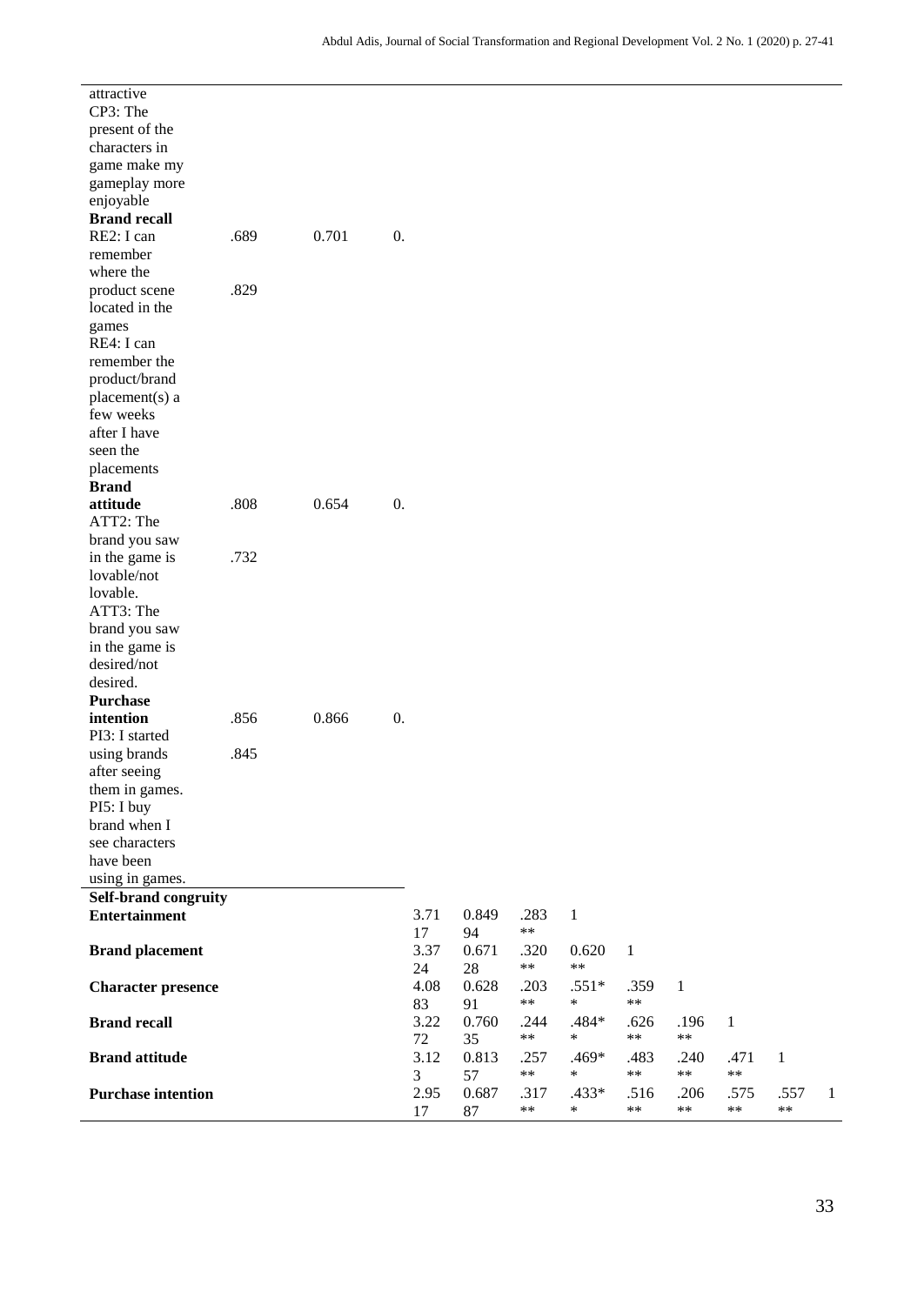## **Measurement Model Testing**

Confirmatory factor analysis (CFA) was conducted to examine the validity of the measurement model. The overall fit of the CFA as well as structural models were examined using common parameters, namely, chi-square statistics, goodness-of-fit index (GFI), comparative fit index (CFI), and root mean square error of approximation (RMSEA; Hair et al., 2006). Modification indices suggested that 17 items were deleted due to relatively low standardized regression weights compared with other items and high error variance. The items deleted were SBC1 and SBC2 Self-brand congruity), ENT1, ENT2, ENT3 and ENT4 (Entertainment), RE3, RE6 (Brand recall), and PI2, PI2 and PI6 (Purchase intention). Thus, it is acceptable to rationalize that deletion of these items are necessary to improve the goodness-of-fit of the model. According to the goodness of-fit indices ( $x^2 = 198.013$ ,  $df = 69$ , RMSEA = .072, P value= .000, GFI = .886, NFI = .938, CFI = .958) from CFA, which the measurement model provided evidence of satisfactory fit. Hence, the fit measure of the model suggested a reasonable fit. Simultaneously, the validity test that covers convergent and discriminant validity was examined. Convergent validity was assessed by examining construct loadings and construct reliability (Peter, 1981). It was indicated that all construct loadings were significant  $(p<0.01)$  and above the recommended value (.07) and average variance extracted (AVE) were exceeded the recommended cutoff point of .5 (Bagozzi & Yi, 1998).

|  |  |  | Table 4 - Summary of factor loading, average variance extracted (AVE), and composite reliability |  |
|--|--|--|--------------------------------------------------------------------------------------------------|--|
|--|--|--|--------------------------------------------------------------------------------------------------|--|

|                                          | Standardized | Average   | Composite   |
|------------------------------------------|--------------|-----------|-------------|
| Factor/Items                             | Factor       | Variance  | Reliability |
|                                          | Loading      | Extracted |             |
| Self-brand congruity                     |              |           |             |
| SBC3: The brands advertised through      | .865         | 0.776     | 0.873       |
| games reflect who I am.                  |              |           |             |
| SBC4: The typical customers of brands    |              |           |             |
| advertised through games are very much   | .873         |           |             |
| like me                                  |              |           |             |
| <b>Entertainment</b>                     |              |           |             |
| ENT5: The brand you saw in game is       | .811         | 0.660     | 0.793       |
| pleasing.                                |              |           |             |
| ENT6: The brand you saw in game is       | .746         |           |             |
| exciting                                 |              |           |             |
| <b>Brand placement</b>                   |              |           |             |
| BPA9: Brand placement in games is an     | $-.804$      | 0.777     | 0.875       |
| unethical form of advertising            |              |           |             |
| BPA10: I feel the brand placement        |              |           |             |
| strategy should be restricted            | $-.842$      |           |             |
| <b>Character presence</b>                |              |           |             |
| CP1: The characters appear in games      | .769         | 0.729     | 0.890       |
| attracted me to play                     |              |           |             |
| CP2: Most of characters in games are     | .802         |           |             |
| very attractive                          |              |           |             |
| CP3: The present of the characters in    | .808         |           |             |
| game make my gameplay more               |              |           |             |
| enjoyable                                |              |           |             |
| <b>Brand recall</b>                      |              |           |             |
| RE2: I can remember where the product    | .689         | 0.701     | 0.824       |
| scene located in the games               |              |           |             |
| RE4: I can remember the product/brand    |              |           |             |
| placement(s) a few weeks after I have    | .829         |           |             |
| seen the placements                      |              |           |             |
| <b>Brand attitude</b>                    |              |           |             |
| ATT2: The brand you saw in the game is   | .808         | 0.654     | 0.791       |
| lovable/not lovable.                     |              |           |             |
| ATT3: The brand you saw in the game is   |              |           |             |
| desired/not desired.                     | .732         |           |             |
| <b>Purchase intention</b>                |              |           |             |
| PI3: I started using brands after seeing | .856         | 0.866     | 0.928       |
| them in games.                           |              |           |             |
| PI5: I buy brand when I see characters   | .845         |           |             |
| have been using in games.                |              |           |             |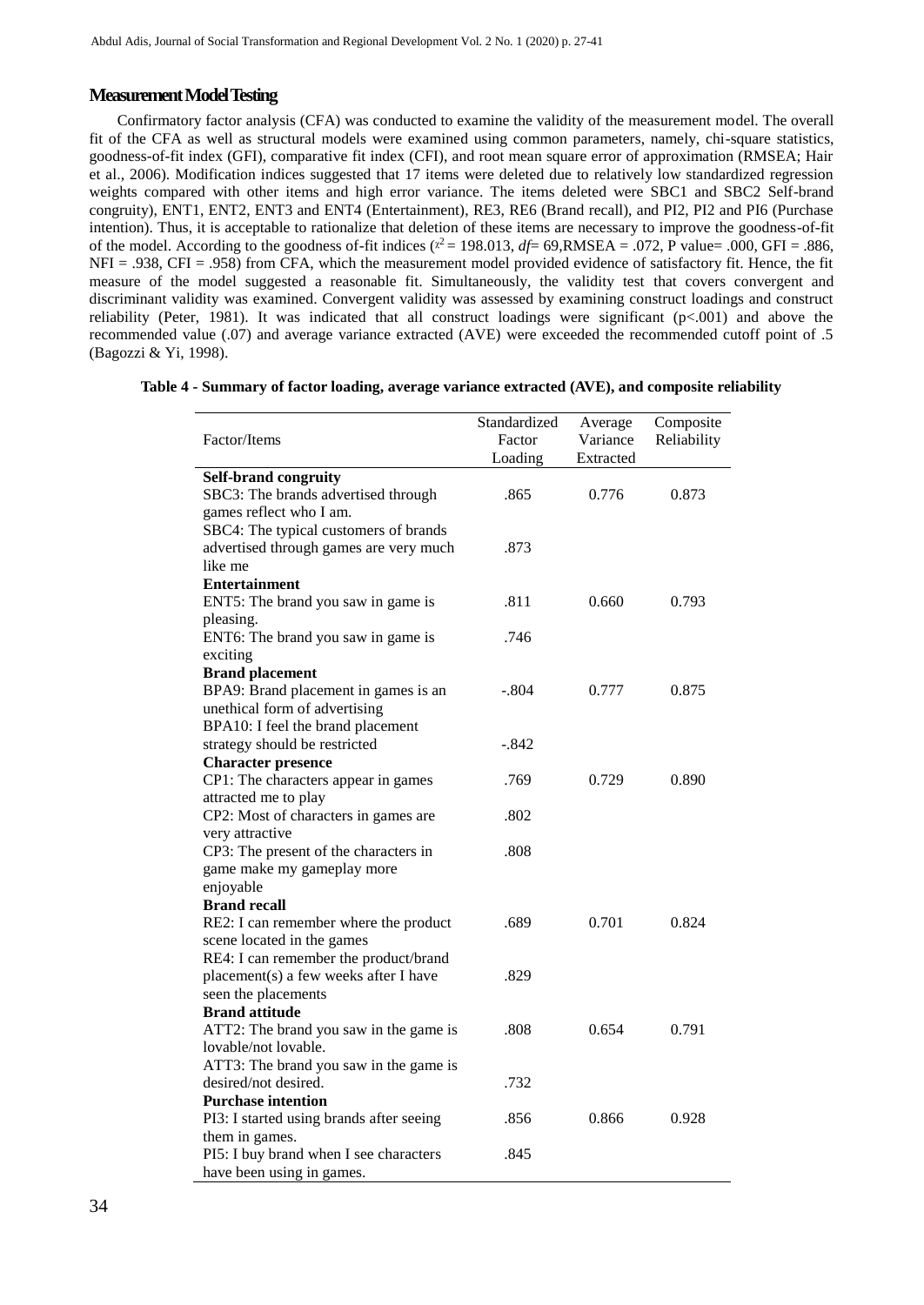To assess the hypothesized relationship and model proposed in the study, researcher used the structural equation modeling technique (SEM). With the complete sample of  $(N=366)$ , it was tested and specified on the basis of the proposed hypothesis. It was tested with the entire sample (N=366). It was specified based on the hypotheses proposed. The results of SEM analysis for whole model are depicted in Figure 1. The result of the overall model demonstrates a satisfactory model with adequate goodness-of-fit  $(\chi^2 = 198.013, df = 69, RMSEA = .072, P$  value= .000, GFI = .886, NFI = .938, CFI = .958). Accordingly, the result suggests that the hypothesized model fits the empirical data well.



**Fig. 1 - Structural model**

According to the figure 1, the positive relationship is being observed between the self-brand congruity's brand recall (H1a), brand attitude (H1b) and purchase intention (H1c), entertainment brand recall (H2a) and brand attitude (H2b), however, for brand placement, brand recall (H3a), for brand recall, purchase intention (H5), and for brand attitude, purchase intention (H6). Whereas, a negative relationship between brand placement's brand attitude (H3b), presence of the character's brand recall (H4a) and brand attitude (H4c). However, according to the results zero significance is found in the relationship between entertainments, purchase intention (H2c), presence of character's purchase intention (H4c), brand placement's purchase intention (H3c) brand attitude (H7) of brand's recall. Thus, the study provided a support to the positive relationship of H1a, H1b, H1c, H2a, H2b, H3a, H5 and H6. These hypotheses are supported as a result. Additionally, a negative relationship is also being indicted through the findings, i.e. for H3b, H4a and H4b. However, the result supported H3b and rejected H4a and H4b. Furthermore, the findings revealed zero significant relationship between H2c, H3c, H4c and H7 as these are rejected.

For the mediating effects of brand recall and brand attitude on the self-brand congruity, entertainment, brand placement and character presence on purchase intention, a series of steps of bootstrap analysis in SEM was used. Firstly, the direct effects of self-brand congruity, entertainment, brand placement and character presence on purchase intention was tested to make sure there are relationships between independent variables and dependent variable (see Figure 2). The result of the model demonstrates a satisfactory model with adequate goodness-of-fit  $(\chi^2 = 88.048, df = 34, RMSEA)$  $= .064$ , P value= 0.000, GFI = .925, NFI = .964, CFI = .978). The results show that there were direct effects between self-brand congruity and entertainment on purchase intention at significant level of .001 but there were no significant direct effects for brand placement and character presence on purchase intention. This findings support H1a and H2a, however, H3a and H4a were not supported.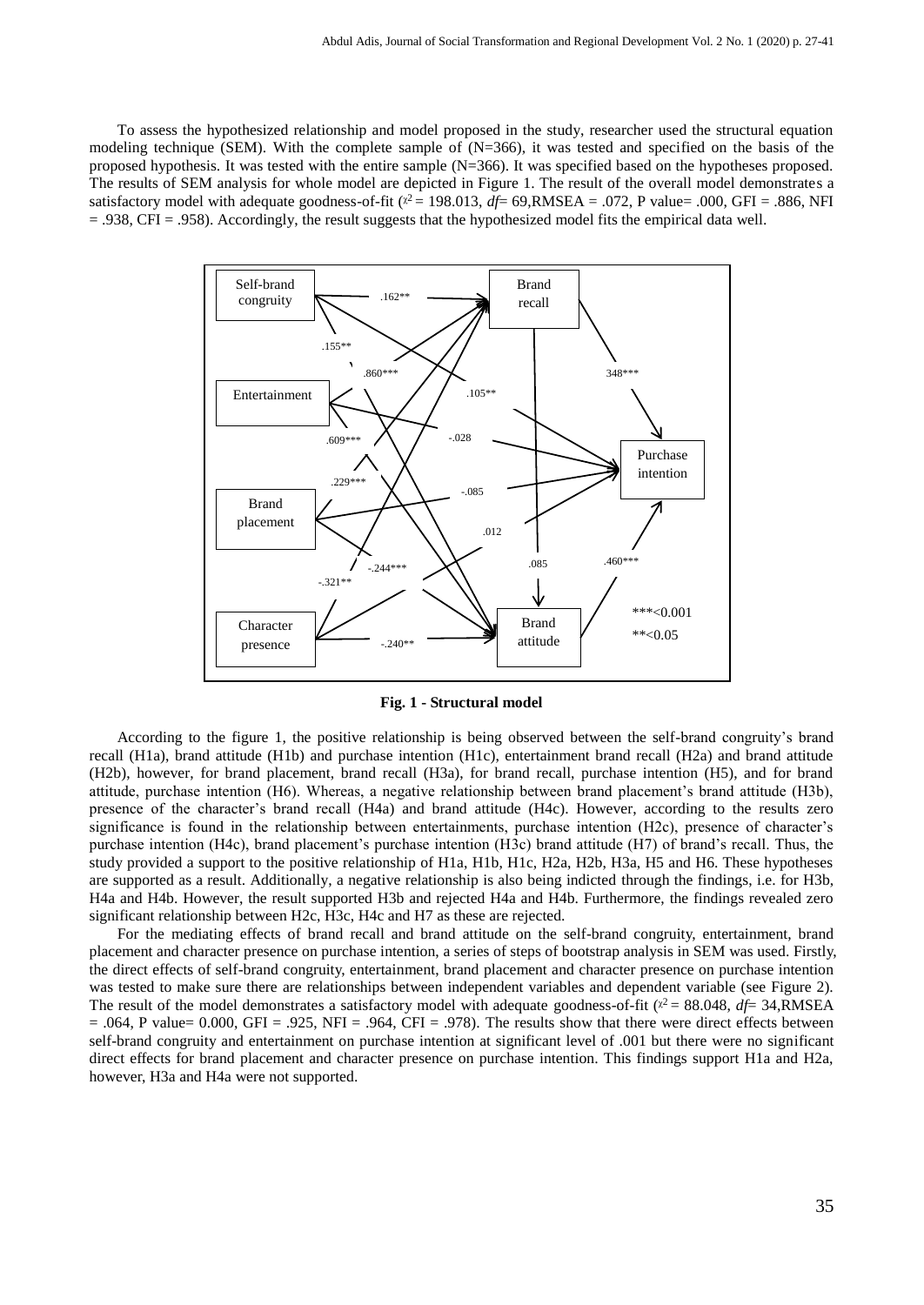

**Fig. 2 - Bootstrap structural equation model of the direct effects of self-brand congruity, entertainment, brand placement and character presence on purchase intention**

After that, the bootstrap analysis was employed to test the direct and indirect effects of self-brand congruity, entertainment, brand placement and character presence on purchase intention through brand recall was tested (see Table 5, Table 6 and Figure 3). In this model, it was suggested that there were direct effects between self-brand congruity, entertainment, brand placement and character presence on brand recall which support for H1b, H2b, H3b and H3b. Besides that, it also found that there were significant effects between self-brand congruity, brand placement and brand recall on purchase intention positively. These findings provide support for H1c, H3c and H5 but reject H2c and H4c which no significant effects between self-brand congruity, entertainment and character presence on purchase intention. With the inclusion of brand recall, it was found that there were mediation effects of brand recall on the relationships between self-brand congruity, entertainment, brand placement and character presence on purchase intention (see Table 6). Therefore, these findings provide support for H8a, H8b, H8c and H8d.

| mediator            |                  |  |  |  |  |
|---------------------|------------------|--|--|--|--|
| <b>Model</b>        | Structural model |  |  |  |  |
| $\chi$ <sup>2</sup> | 139.576          |  |  |  |  |
| df                  | 50               |  |  |  |  |
| $x^2/df$            | 2.792            |  |  |  |  |
| P value             | .000             |  |  |  |  |
| <b>RMSEA</b>        | .070             |  |  |  |  |
| <b>GFI</b>          | .902             |  |  |  |  |
| NFI                 | .949             |  |  |  |  |
| CFI                 | .967             |  |  |  |  |

**Table 5 - The empirical results of the bootstrap structural model of the indirect effects of self-brand congruity, entertainment, brand placement and character presence on purchase intention with the brand recall as a** 

|  |  | Table 6 - Results of bootstrap analysis of significance for brand recall mediation effect |  |  |
|--|--|-------------------------------------------------------------------------------------------|--|--|
|  |  |                                                                                           |  |  |

|                      |                 | <b>Brand recall</b> | <i>Purchase intention</i> |
|----------------------|-----------------|---------------------|---------------------------|
|                      |                 |                     |                           |
| Self-brand congruity | Direct effect   | $.003**$            | $.002**$                  |
|                      | Indirect effect | .                   | $.008**$                  |
| Entertainment        | Direct effect   | $.001***$           | .128                      |
|                      | Indirect effect | .                   | $.008**$                  |
| Brand placement      | Direct effect   | $.001***$           | $.027**$                  |
|                      | Indirect effect | .                   | $.004**$                  |
| Character presence   | Direct effect   | $.004**$            | .382                      |
|                      | Indirect effect | .                   | $.009**$                  |
| Brand recall         | Direct effect   | <b>NA</b>           | $.012**$                  |

\*\*\*<0.001  $*$   $< 0.05$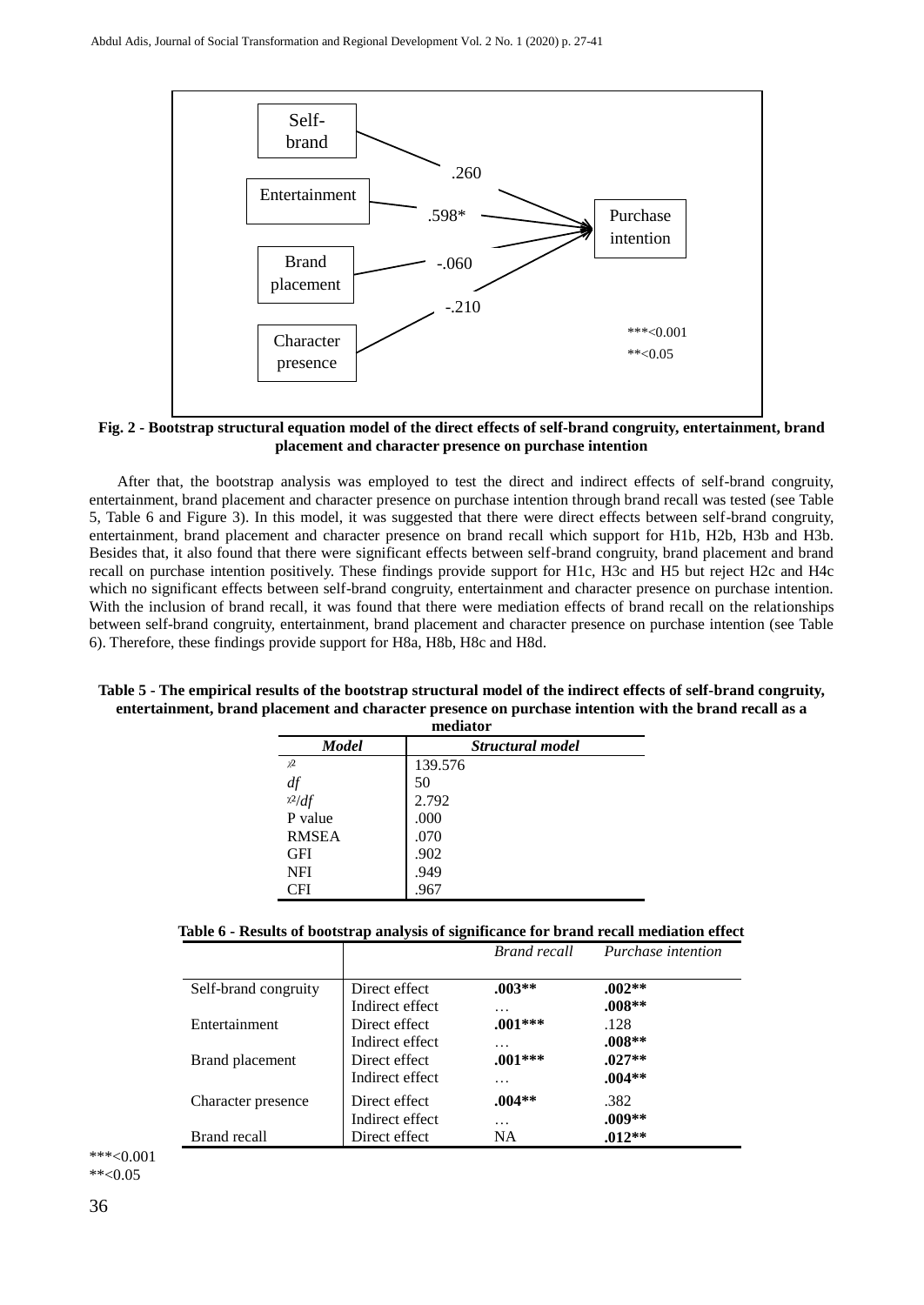

## **Fig. 3 - Bootstrap structural equation model of the effects of self-brand congruity, entertainment, brand placement and character presence on purchase intention with the brand recall as mediator**

In Table 7, 8 and Figure 4 demonstrate the results of the direct and indirect effects of self-brand congruity, entertainment, brand placement and character presence on purchase intention through brand attitude. The model shows the significant effects between self-brand congruity, entertainment, and brand placement on brand attitude while the relationship between character presence and brand attitude was not found significant. Thus, H1b, H2b, H3b were supported. In addition, only self-brand congruity was found to give significant effect on purchase intention compare with other independent variables which found no significant effects. Therefore, H1c was supported. However H2c, H3c and H4c were not supported. In measuring the indirect effects, the results show that there were mediation effects of brand attitude on the relationships between self-brand congruity, entertainment and brand placement on purchase intention. However, there was no mediation effect of brand attitude on the relationship between character presence on purchase intention. Thus, H9a, H9b and H9c were supported. However H9d was rejected.

## **Table 7 - The empirical results of the bootstrap structural model of the indirect effects of self-brand congruity, entertainment, brand placement and character presence on purchase intention with the brand attitude as mediator**

| <b>Model</b> | Structural model |
|--------------|------------------|
| $x^2$        | 127.635          |
| df           | 50               |
| $x^2/df$     | 2.553            |
| P value      | .000             |
| <b>RMSEA</b> | .065             |
| <b>GFI</b>   | .910             |
| <b>NFI</b>   | .953             |
| CFI          | .970             |

## **Table 8 - Results of bootstrap analysis of significance for brand attitude mediation effect**

|                      |                 | <b>Brand attitude</b> | Purchase intention |
|----------------------|-----------------|-----------------------|--------------------|
| Self-brand congruity | Direct effect   | $.004**$              | $.002**$           |
|                      | Indirect effect | .                     | $.002***$          |
| Entertainment        | Direct effect   | $.001***$             | .079               |
|                      | Indirect effect | .                     | $.001***$          |
| Brand placement      | Direct effect   | $.004**$              | .912               |
|                      | Indirect effect | .                     | $.002***$          |
| Character presence   | Direct effect   | .066                  | .397               |
|                      | Indirect effect | .                     | .055               |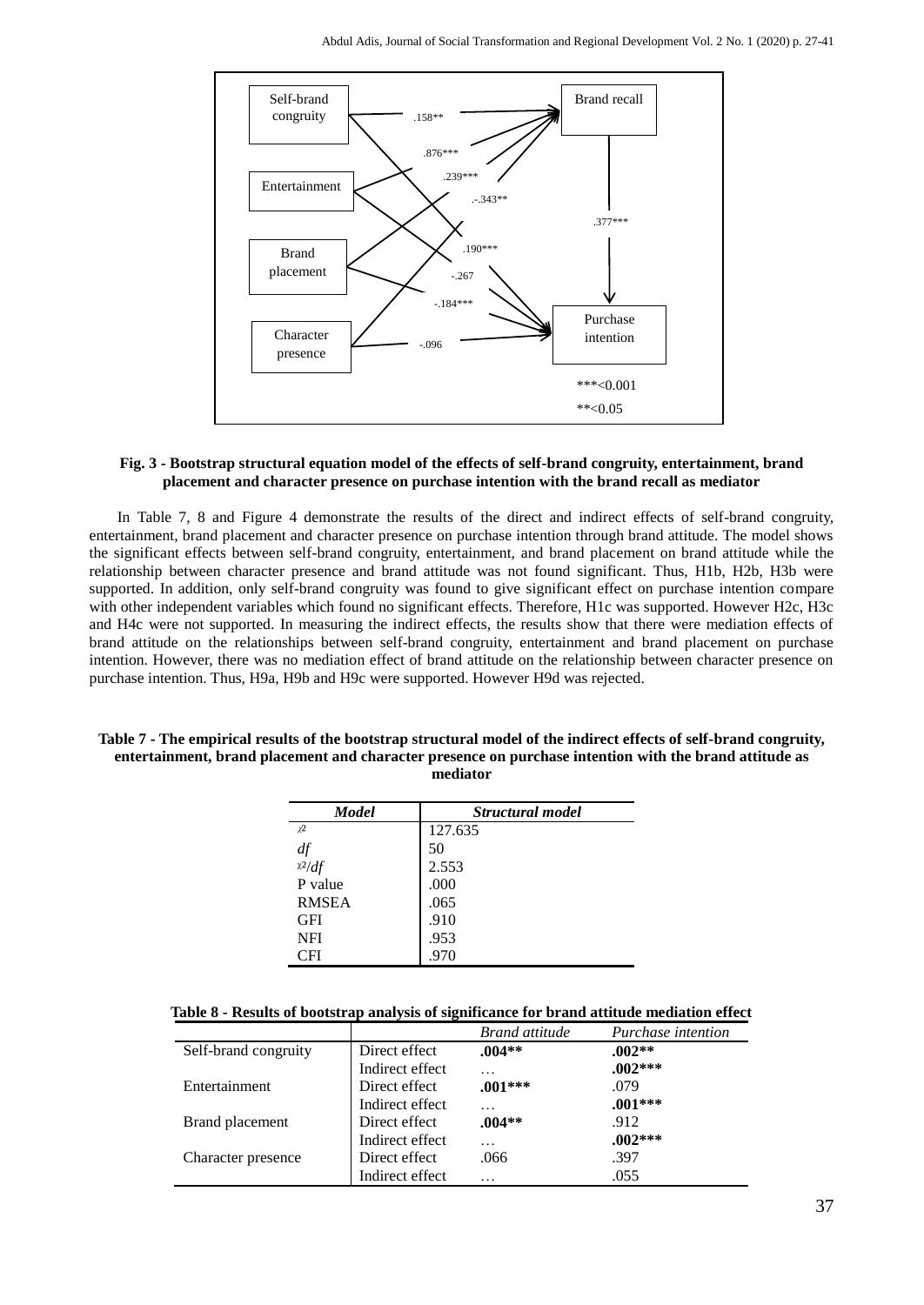



#### **Fig. 4 - Bootstrap structural equation model of the effects of self-brand congruity, entertainment, brand placement and character presence on purchase intention with the brand attitude as mediator**

In the present study, self-brand congruity, entertainment, brand placement, character presence and brand recall have a direct association with the purchase intention. In contrast, Martí-Parreño, Ruiz-Mafé and Scribner (2015) revealed the concerns of advergames among the consumers such as advertising clutter. Similar to the current study, Martí-Parreño, Ruiz-Mafé and Scribner (2015) also provided the factors that consequently allow consumer to accept advergames as a marketing tool due to customer's attitude towards advertising, consumer's attitude towards advergames, and past advergames experience. Similarly, Vashisht (2016) has highlighted the benefits of advergames as they are created to construct brand images and are used to deliver subtle association, experiences and familiarity. The advergames provide fun, escapism and experiences unlike the conventional advertising. In line with Auschaitrakul and Mukherjee (2017), advergames user witness some smart features of the advergames such as cost effectiveness, extensive marketing ability, and easily adjustable. This is observed through internet, through email to the potential customers, various application stores, social networks and mobile phones.

In contrast with the present study, the amount of evidence related to the influence of brand placement, entertainment and self-brand congruity as the antecedents of brand recall and brand attitude on the purchase intention is still insufficient. Therefore, entertainment, self-brand congruity and brand placement are required to add value to consumers' brand attitude and brand recall and purchase intention (Adis & Jun, 2013). The brands are introduced every time user opens a mobile advergame; thus, a game should be unique in nature so that customers can become more aware of the brand (Çeltek, 2010). This aspect revealed that mobile advergames not just increase the sales but also enhance customer relationship with the brand (Gura  $\&$  Gura, 2016). The findings of the current study have shown that the mobile advergames are being classified in terms of brand involvement from the higher level to the lower level. The classification includes sponsorship of mobile game and mobile advergames. Therefore, the highest level of brand involvement is being witnessed by mobile advergame companies clearly (Gura & Gura, 2016). Moreover, the mobile games can be sold in very low prices due to the in-game purchase and advertising just to capture more and more gamers. This allows advertisers to attract more gamers as it reveals the same interest that players and mobile game advertisers share (Wen, 2016). Several mobile markets lack licensed titles due to which many of the ads are functional scams, which displays false images on the screen and serves ads before crashing (Boyd, 2017).

The mobile advergames possess several advantages for the advertising company as compared to the online advergames as mobile can be carried everywhere and it allow convenience for the users. With the emergence of General Packet Radio Service and 3G system mobile phones can be accessible at any location and provide different experiences (Chapman, 2017). However, the merger of advertising and mobile games has drawn many disadvantages still, the location based feature is most essential aspect for users. This feature allows the mobile advergames to tell the location related to the advertisement to the target audience. Moreover, the screen range of mobile is very limited; therefore, the display of advergames on the mobile screen cannot attract more customers (Wen, 2016). Çeltek (2017) presented the application and usefulness of mobile advergames in Tourism industry. The strengths and weaknesses include the involvement of user through the mobile advergames, which allows interaction, entertainment and congruence in the features. Advergaming is considered to be a good opportunity for the marketing companies. Moreover, it saves users from witnessing annoying advertising. It understands customer's preferences and enhances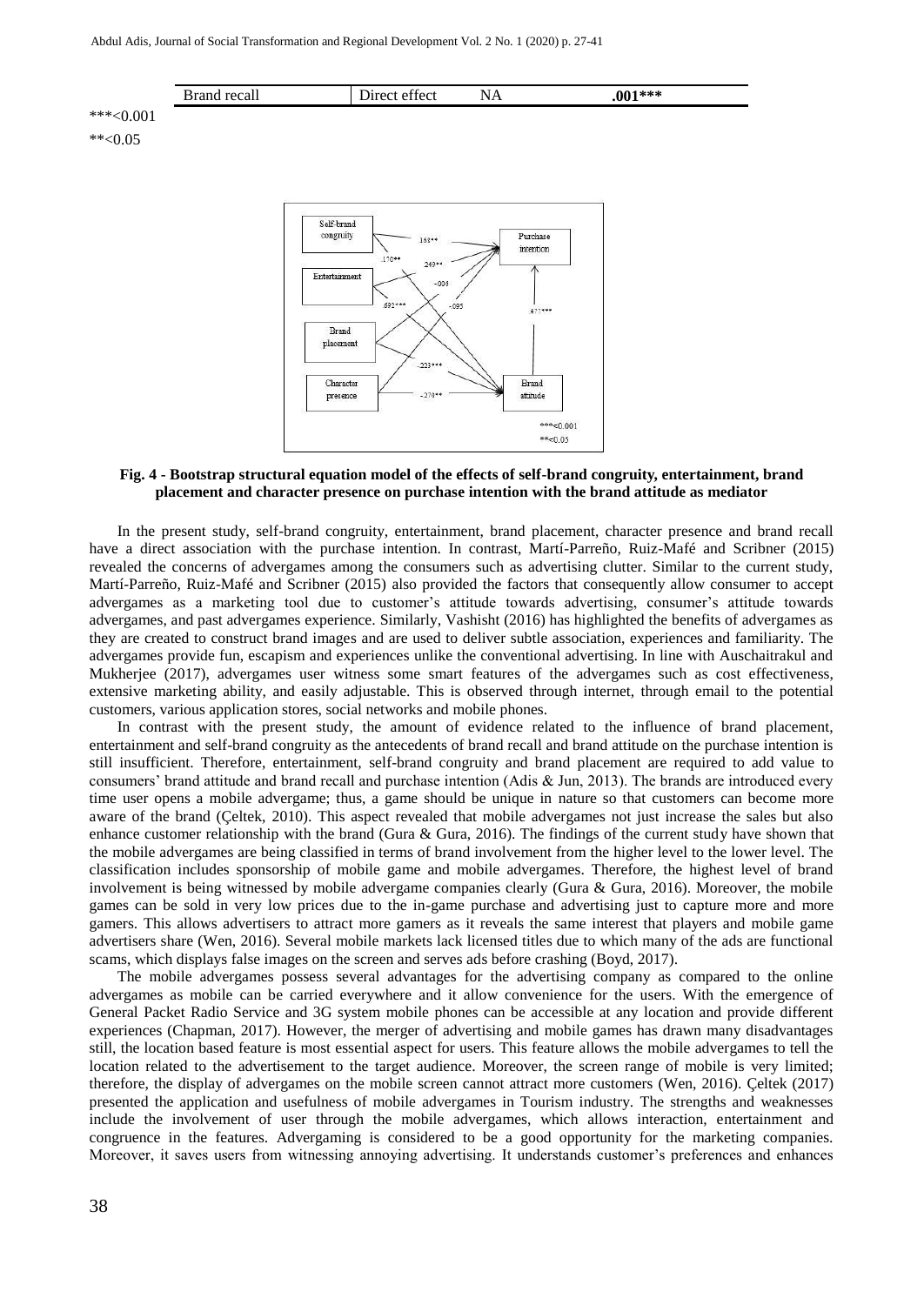brand loyalty and capture customer's data. However, it can be expensive to play as games need expensive technology devices.

Brand awareness, marketing strategies and advergaming were used to identify the effectiveness of mobile advergaming in the present study. However, the impact of mobile advergaming on youth and their well-being is not being highlighted. Moreover, the influence of advergame personality (AP) on consumer and the behavioral intention was also not examined in the study. Therefore, it would be essential to examine personality congruence among the brands and advergames to recognize their preference in the market. Lastly, the geographical differentiation in the application of mobile advergame can be taken into consideration.

## **5. Conclusion and Recommendation**

The present study revealed a significant association between self-brand congruity, entertainment, brand placement, character presence and brand recall with purchase intention. As the main purpose of advergame is to enhance the brand awareness; therefore, a consistency between the product and game content should be identified by the company. Moreover, mobile advergames must be designed in an easy and convenient way to attract more and more audience as complications in it can lead to the failure of the project. The functionality and practicality of the mobile advergame should be highly observed by the advertisers. To adapt the changes of the digital world, mobile advergame companies should work explicitly for making the gaming language effective among the consumers.

The advertisements used in the internet marketing campaigns allow advertisers to carefully examine the efficacy of advertisements. This study recommends the advertising companies to test the samples of advergames before targeting their market of mobile advertising games so that they can satisfy their users. Secondly, the advergame banners are also required to be tested by the advertisers and marketing companies. Advertisers should generate successful results by generating high standard of perceived entertainment. The mobile advergames attempt to acquire the users' attention and reveal them to dynamic or static representations of brands, services, products to change their behavior and attitudes from a marketing point of view. The inducement of the state of flow is processed from the psychological foundation. This state of flow develops a state of learning capacity, increased perception, and a state of wellbeing. The user will experience frustration and will abandon the game with a negative feeling when the ability of the user is lower than the level of difficulty of the mobile advergame. The interest of the user will be aroused from the stimuli received throughout the interaction with the mobile advergame, both in the product/brand and games. It is possible to recognize the attributes of an effective advergame, considering the particular impact of the mobile advergame on the user. Lastly, following characteristics must be adapted when considering marketing communication tool; (1) the attributes of internet, (2) the strategic objectives of the communication campaign, (3) the profile of the targeted audience, and (4) the advertised brand's personality. The development and maintenance of the state of flow of mobile advergame are facilitated by adapting the mechanism of the game to enhance the ability of the users and their primary motivation, considering the user interaction with the mobile advergame.

## **Conflict of interest**

The author declares no conflict of interest.

## **Acknowledgments**

The author is very thankful to all the associated personnel in any reference that contributed in/for the purpose of this research.

## **References**

- [1] Adis, A. A. A., Kim, H. J., Majid, M. R. A., Osman, Z., Razli, I. A., & Ing, G. P. (2015). Purchase behaviour in advergame and the effect of brand attitude as a mediator. Asian Social Science, 11(5), 249.
- [2] Adis, A. A., & Jun, K. H. (2013). Antecedents of brand recall and brand attitude towards purchase intention in advergames. European Journal of Business and Management, 5(18), 58-67.
- [3] Aggarwal, V. S. (2015). A Study of Effectiveness of Advergames on Children. Journal of Management Research, 7(2), 137-142.
- [4] Auschaitrakul, S., & Mukherjee, A. (2017). Online display advertising: The influence of web site type on advertising effectiveness. Psychology & Marketing, 34(4), 463-480.
- [5] Batra, R., & Stayman, D. M. (1990). The role of mood in advertising effectiveness. Journal of Consumer research, 17(2), 203-214.
- [6] Boyd, C. (2017). VB2017 paper: Exploring the virtual worlds of advergaming. Retrieved by: <https://www.virusbulletin.com/virusbulletin/2018/04/vb2017-paper-exploring-virtual-worlds-advergaming/>
- [7] Çeltek, E. (2010). Mobile advergames in tourism marketing. Journal of Vacation Marketing, 16(4), 267-281.
- [8] Çeltek, E. (2017). Mobile Advertising: Mobile Advergame Models for Tourism Marketing. In Narrative Advertising Models and Conceptualization in the Digital Age (pp. 61-78). IGI Global.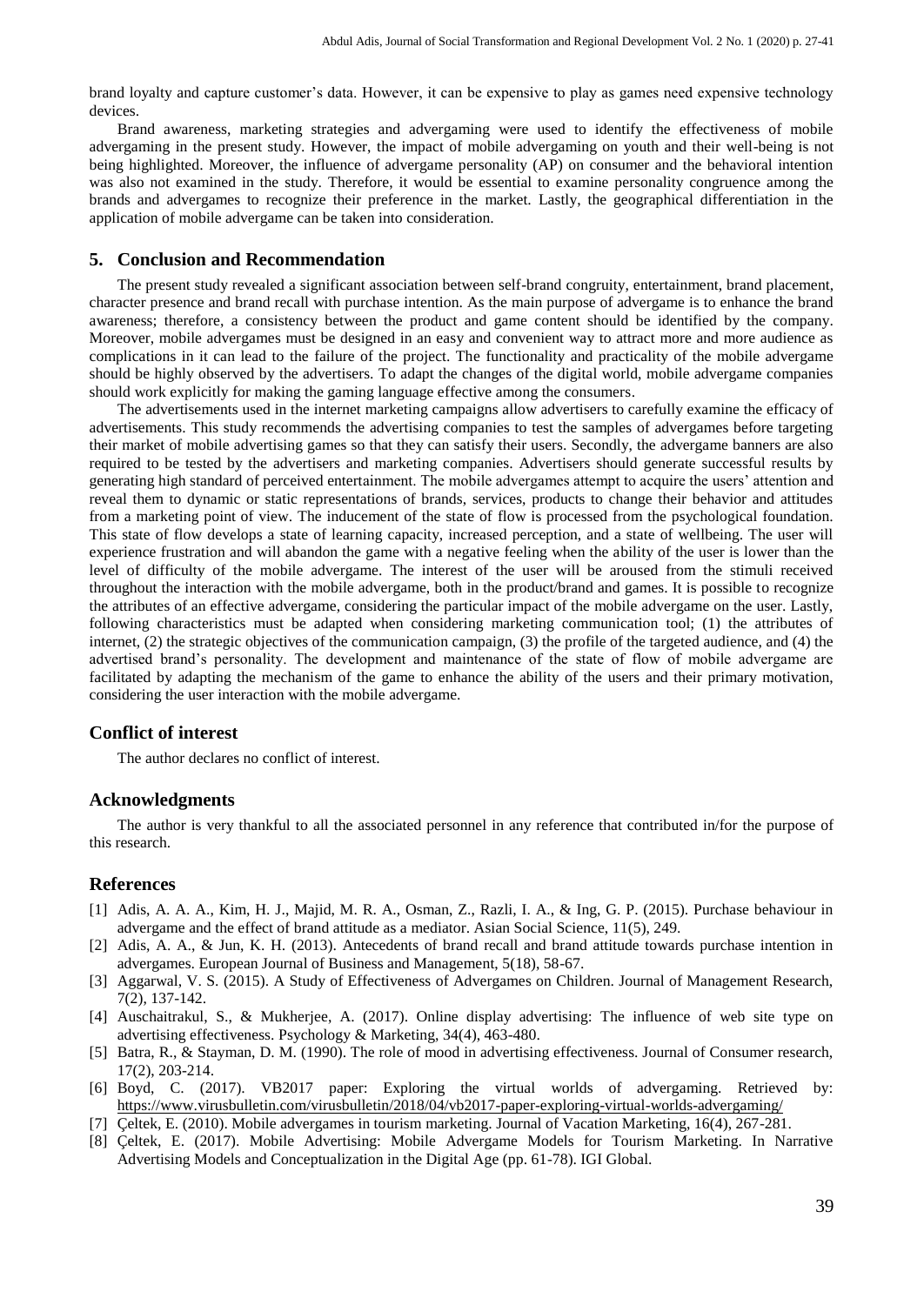- [9] Cauberghe, V. & Pelsmacker, P.D. (2010), "The impact of brand prominence and game repetition on brand response," Journal of Advertising, 39, 1, 5-18.
- [10]Chakraborty, T., & Saha, R. (2019). Food Advergames and Children: The Psychodynamics. In Application of Gaming in New Media Marketing (pp. 95-111). IGI Global.
- [11]Chapman, S. (2017). The effects of customized food advergames on children's affective, cognitive, and conative responses.
- [12]Chi, H.K., Yeh, H.R. & Yang, Y. T. (2009), "The impact of brand awareness on consumer purchase intention: The mediating effect of perceived quality and brand quality," The Journal of International Management Studies, 4, 1, 135-144.
- [13]Choi Y. K, & Lee, J.G. (2012), "The persuasive effects of character presence and product type on responses to averages," Cyberpsychology, Behavior, and Social Networking, 15, 9, 503-506.
- [14]Escalas, J. E. & Bettman, J. R. (2005), "Self-construal, reference groups, and brand meaning," Journal of Consumer Research, 32, 378-389.
- [15]Folkvord, F., & van't Riet, J. (2018). The persuasive effect of advergames promoting unhealthy foods among children: A meta-analysis. Appetite.
- [16]Gao, Y. & Koufaris, M. (2006), "Perceptual antecedents of user attitude in electronic commerce," The DATA BASE for Advances in Information Systems, 37, 2&3, 42-50.
- [17]Garretson, J. A. & Niedrich, R. W. (2004), "Spokes-characters: creating character trust and positive brand attitudes," Journal of Advertising, 33, 2, 25-36.
- [18]Goodman-Deane, J., Mieczakowski, A., Johnson, D., Goldhaber, T., & Clarkson, P. J. (2016). The impact of communication technologies on life and relationship satisfaction. Computers in Human Behavior, 57, 219-229.
- [19]Gura, S., & Gura, K. (2016). The Use of Mobile Advergame as Brand Communication Tool: Case Study "Vodafon City". American Journal of Marketing Research, 2(2), 61-72.
- [20]Grigorovici, D.M. & Constantin, C.D. (2004), "Experiencing interactive advertising beyond rich media: impact of ad type and presence on brand effectiveness in 3d gaming immersive virtual environment," Journal of Interactive Media, 5, 1, 31-53.
- [21]Gross, M.L. (2010), "Advergames and the effects of game-product congruity," Computers in Human Behavior, 26, 1259-1265.
- [22]Hashim, N. H., & Zolkepli, I. A. (2014, August). The effect of mobile advertising message content on consumer purchase intention. In Proceedings of 7th Asia-Pacific Business Research Conference (pp. 25-26).
- [23]Ho, R. (2006), "Videogames that sell," Creativity, 14, 4, 21.
- [24]Jayswal, M. & Vora, P. (2017). Exploring the Impact of Brand Engagement on Brand Equity in the Context of Advergame.
- [25]Kim, Y.-K., Sullivan, P. & Forney, J. C. (2007), Experiential retailing: Concepts and strategies that Sell, Fairchild Publications, Inc. New York.
- [26]Lapierre, M.A., Vaala, S.E., & Linebarger, D.L. (2011), "Influence of licensed spokescharacters and health cues on children's ratings of cereal taste," Arcg Pediatr Adolesc Med, 165, 3, 229-234.
- [27]Lee, H., & Cho, C. H. (2017). An application of brand personality to advergames: The effect of company attributes on advergame personality. Computers in Human Behavior, 69, 235-245.
- [28]Lee, M. & Faber, R. J. (2007), "Effects of product placement in on-line games on brand memory," Journal of Advertising, 36, 4, 75-90.
- [29]Mackay, T., Ewing, M., Newton, F., and Windisch, L. (2009), "The effect of product placement in computer games on brand attitude and recall," International Journal of Advertising, 28, 3, 423-438.
- [30]Martí-Parreňo, J., Aldás-Manzano, J., Currás-Pérez, R. & Sánchez-García, I. (2013), "Factors contributing brand attitude in advergames: Entertainment and irritation," Journal of Brand Management, 20, 5, 374-388.
- [31]Martí-Parreño, J., Ruiz-Mafé, C., & Scribner, L. L. (2015). Acceptance of Branded Video Games (Advergames): A Cross-Cultural
- [32]Mastrocola, V. M. (2010). Advergames: games as marketing tools.
- [33]MacKenzie, S.B, and Lutz, R.J. (1989), "An empirical examination of the structural antecedents of attitude toward the ad in an advertising pretesting context," Journal of Marketing, 53, 48-65.
- [34]Molesworth, M. (2005), Real brands in imaginary worlds: Investigating players' experiences of brand placement in digital games, Version 348 revised Jan 2005, Bournemouth University, Media School.
- [35]Morton, C. R., & Friedman, M. (2002). "I saw it in the movies": Exploring the link between product placement beliefs and reported usage behavior. Journal of Current Issues & Research in Advertising, 24(2), 33-40.
- [36]Morillas, A. S., & Martín, L. R. Advergaming: An Advertising Tool with a Future. 'La Crisis' and Contemporary Spanish Media Studies, 14.
- [37] Neely, S.M, & Schumann, D.W. (2004), "Using animated spokes-characters in advertising to young children: Does increasing attention to advertising necessarily lead to product preference?" Journal of Advertising, 33, 3, 7-23.
- [38]Nelson, M. R. (2002), "Recall of brand placements in computer/video games," Journal of Advertising Research, 42, 2, 80-92.
- [39]Nelson, M. R., Keum, H. & Yaros, R.A. (2004), "Advertainment or adcreep? Game players' attitudes toward advertising and product placements in computer games," Journal of Interactive Advertising, 5, 1, 3-30.